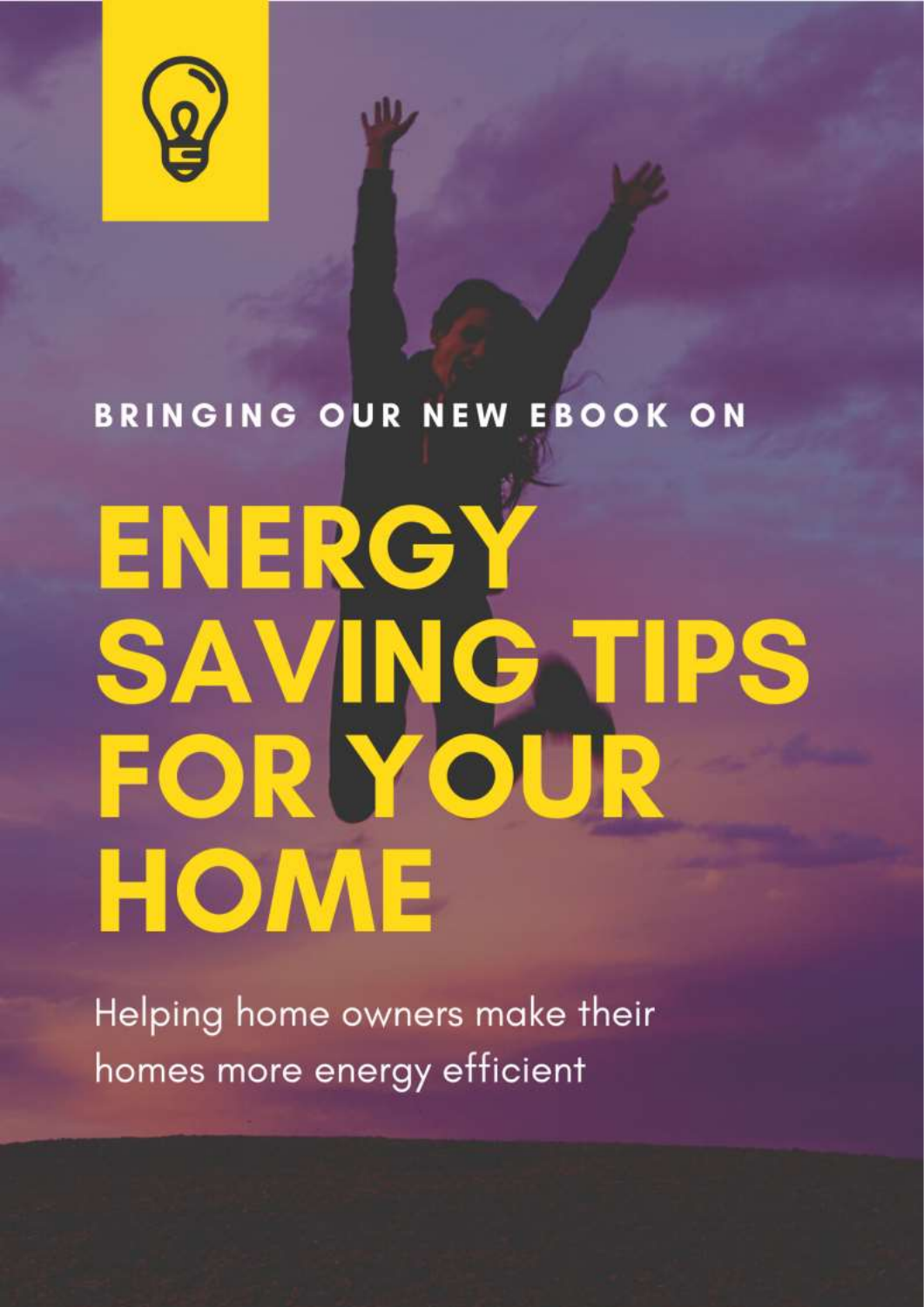## Our Top Energy Savings Tips to help you save on energy

A more energy efficient home means cheaper bills and a reduction in your carbon footprint. The current energy crisis is set to continue this year as the UK braces itself for soaring energy bills. To help soften the impact on your household finances, here are our top energy saving tips.

#### Insulate, Insulate, Insulate

One of our top energy saving tips is to insulate your home. This would make a huge difference to your home's efficiency and save you quite a bit on your bills.

You can insulate your loft, walls (either cavity or solid brick) and floor and all 3 will save you money.

#### Turn down that thermostat

Turning it down by 1 degree could cut your heating bills by up to 10 per cent. You can also cut your heating bills by installing certain heating controls. If you don't already have a room thermostat, installing one could save up to £70 a year.

As we shift to more working from home, you can take advantage of a later start from not having to commute by setting your heating to come on later in the morning. If you have a timer on your central heating, set it to come on only when required and if possible, get a smart meter installed, which is estimated to help reduce a household's electricity use by 2.8% and gas use by 2%.

#### No more standby

UK households spend an average of £35 leaving appliances on standby, so make sure to switch yours off at the plug. Research has also shown that leaving electrical items like laptops on charge after the battery is full costs around £3 a year.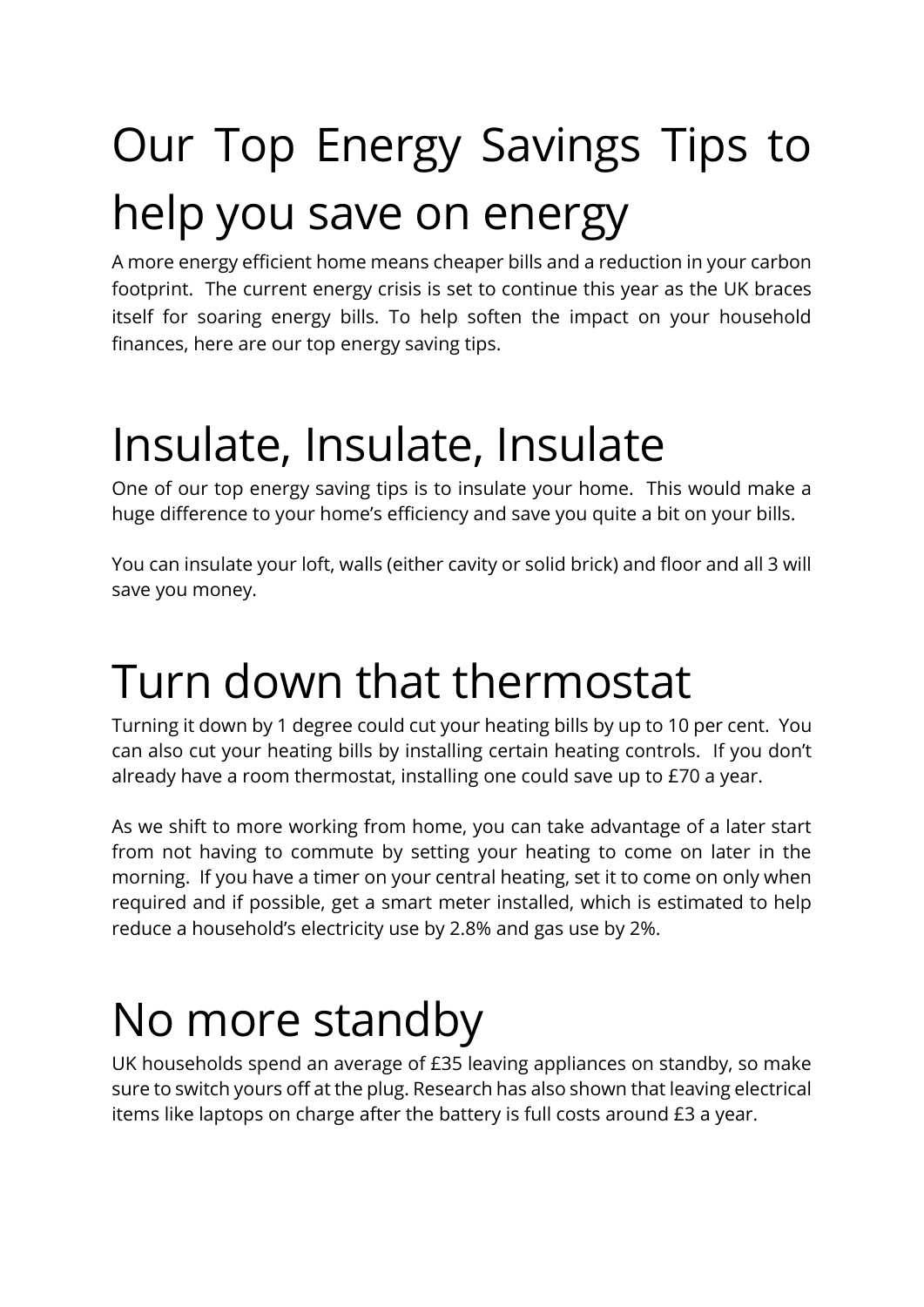#### Turn off your lights

If you have children, you're probably already used to sweeping through the house shortly after they leave for school, turning off every single light they have inevitably left on.

Turning your lights off when you're not using them or when you leave a room will save you around £14 a year on your annual energy bills.

Replacing all the lights in your home with LED bulbs could also help you save.

#### Radiator Foil

Using a reflective foil behind your radiator will bounce heat back into the room, rather than letting it seep out through the walls of your home.

The benefits are, of course, a warmer more comfortable home and less energy wastage – so smaller bills. A win-win.

You can buy specialist foil from hardware shops or online in rolls or sheets, that can be cut to size, for just a few quid.

#### Watch your Water

Switching just one bath a week with a 4-minute shower could save you £7 a year on your energy bills. Keeping your shower time to just 4 minutes could save a typical household £45 a year on their energy bills.

Think also about how much water you use when boiling the kettle. By not overfilling the kettle you could save £8 a year on your electricity bill. Reducing your dishwasher by one run per week for a year could save you £10.

#### Insulate your hot water tank

An insulation jacket costs around £15 and can save around £45 a year on your heating bill, paying for itself in less than six months.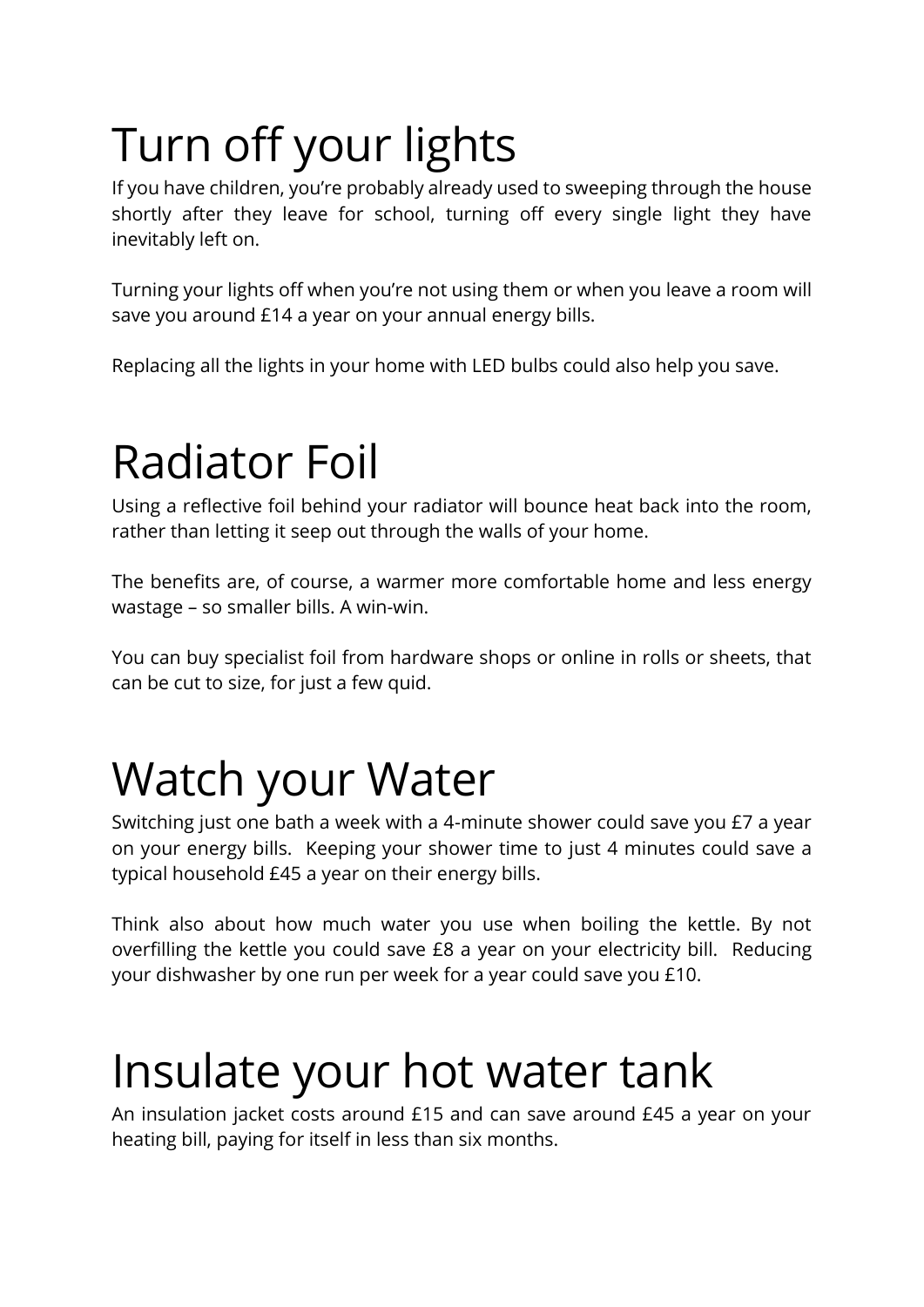#### Draught proof your home

Fully draught proofing your home could save you money, as well as making it a lot more cosy!

Professional draught proofing of [windows,](https://hoa.org.uk/advice/guides-for-homeowners/i-am-improving/what-to-expect-when-replacing-windows/) doors and blocking cracks in floors and skirting boards can cost around £200, but can save around £30 a year on energy bills. DIY draught proofing can be much cheaper.

#### Use an electricity monitor

Electricity monitors show you in real time how much electricity you are using, which can help you make decisions about your energy use and become more efficient. At the moment you can get an electricity monitor from around £25 online and they are easy to install yourself.

### Careful with your washing and drying

According to the Energy Saving Trust, you can save around £20 a year from your energy bill just by using your washing machine more carefully:

- Use your washing machine on a 30-degree cycle instead of higher temperatures and save £10 a year on energy.
- Only wash your clothes in your washing machine when you have a full load. Reducing your washing machine use by one run per week for a year could save you an extra £10.
- Avoid using a tumble dryer for your clothes: dry clothes on racks inside where possible or outside in warmer weather to save £40 a year.